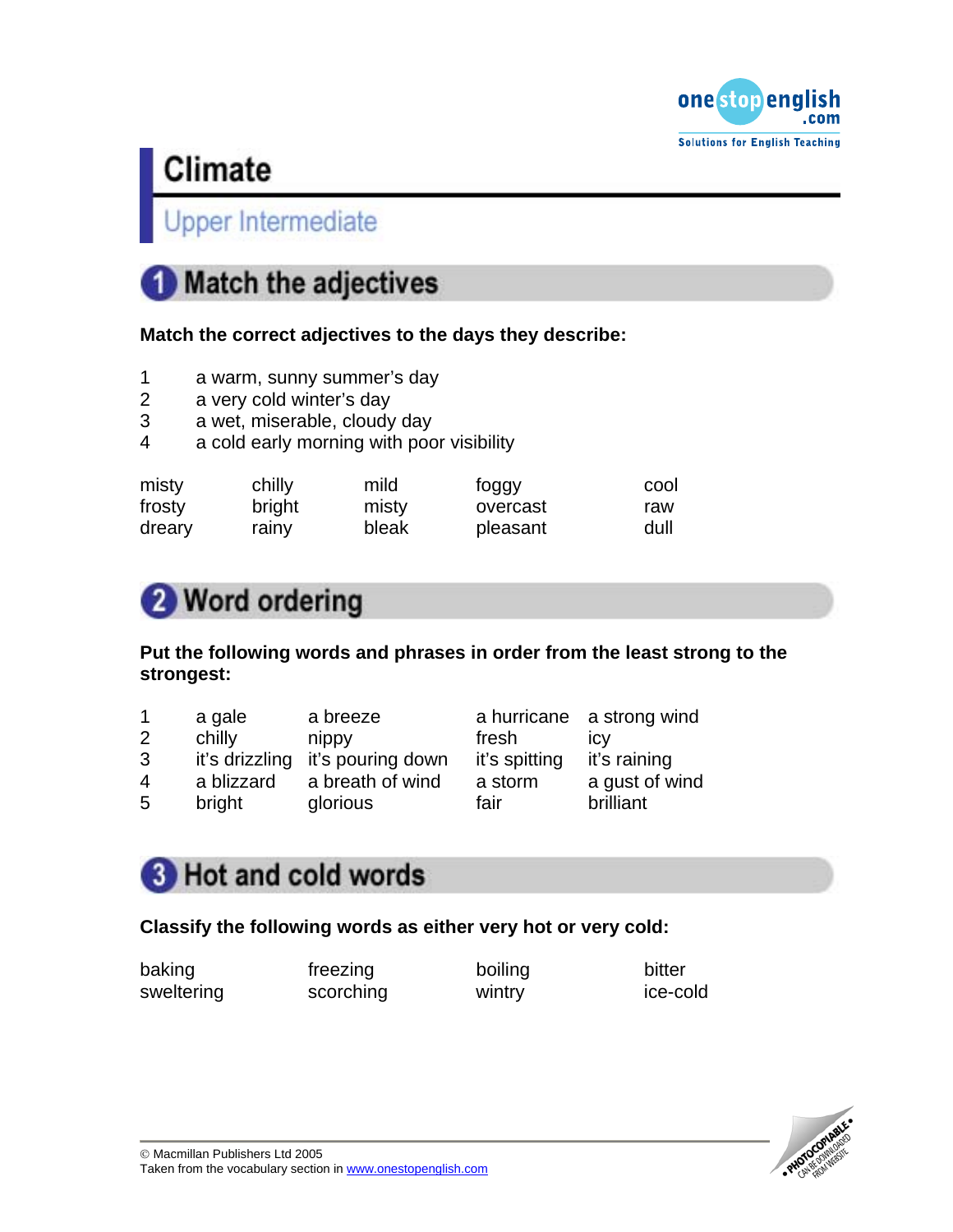

### **Jpper Intermediate**

## What's the weather like?

### **Read the following sentences in pairs. Decide what the weather is like for each situation:**

- 1 You're shivering, and your teeth are chattering.
- 2 You're sweating.
- 3 You're soaked.
- 4 You've got frostbite.
- 5 You've got a bit of a tan.

## **5** Fill the gaps

### **Read the weather forecasts and complete the gaps using the words below:**

arctic tropical tropical temperate

A

Friday will be changeable with a mixture of showers and sunny spells throughout the day, which is typical of our climate at this time of year – not too hot, not too cold, but plenty of rain, I'm afraid.

B

Gale-force winds coming in from the sea will bring freezing \_\_\_\_\_\_\_\_\_\_\_\_\_\_\_\_\_\_\_\_\_\_ conditions to many parts of the west over the weekend.

### C

Tomorrow will be hot, humid and sticky in the morning, with hardly a breath of wind, almost **a** in fact. Cooler, breezier conditions in the afternoon will be followed by violent thunderstorms, rolling in from the sea later in the day.

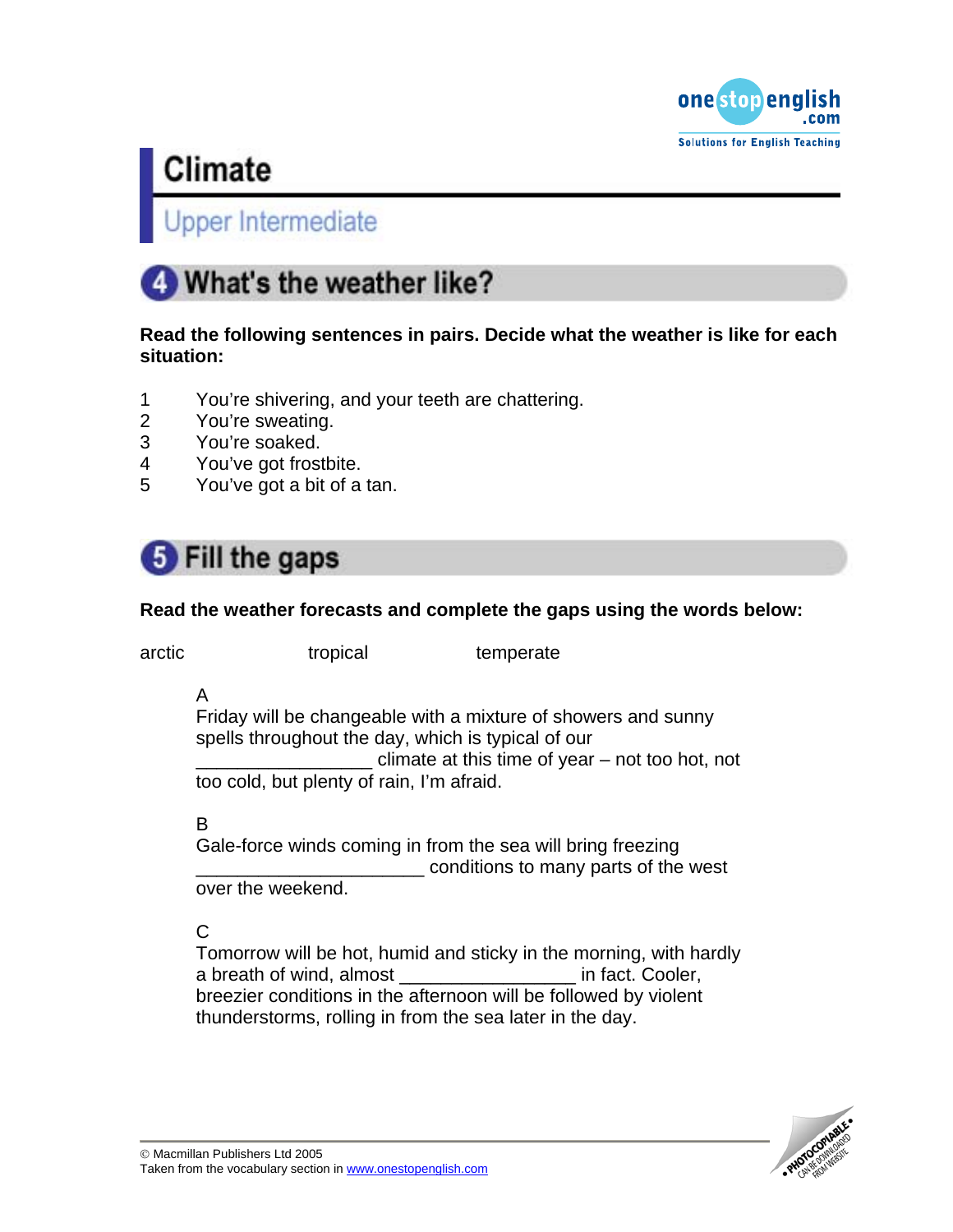

### Upper Intermediate

## **6** Match the synonyms

### **The phrases below all use climate words. Match them to expressions 1 – 7:**

| She has a sunny disposition.                | She's as right as rain.        |
|---------------------------------------------|--------------------------------|
| She has her head in the clouds.             | She got cold feet.             |
| She tends to act in the heat of the moment. | She gets hot under the collar. |
| She usually looks on the bright side.       |                                |

- 1 Don't worry. She's perfectly OK after the accident.
- 2 She's a very impractical person.
- 3 She gets very angry and loses her temper.
- 4 She was going to ask him to go out with her, but lost her nerve.
- 5 She is a very optimistic person.
- 6 She does things without thinking.
- 7 She's lovely always smiling.

### Climate in your country

### **Answer the following questions about the climate in your country:**

- 1 What's the climate like?
- 2 What seasons are there? When are they? What is the weather typically like in summer and winter?
- 3 What's the weather like now?
- 4 What time of the year do you prefer, and why?

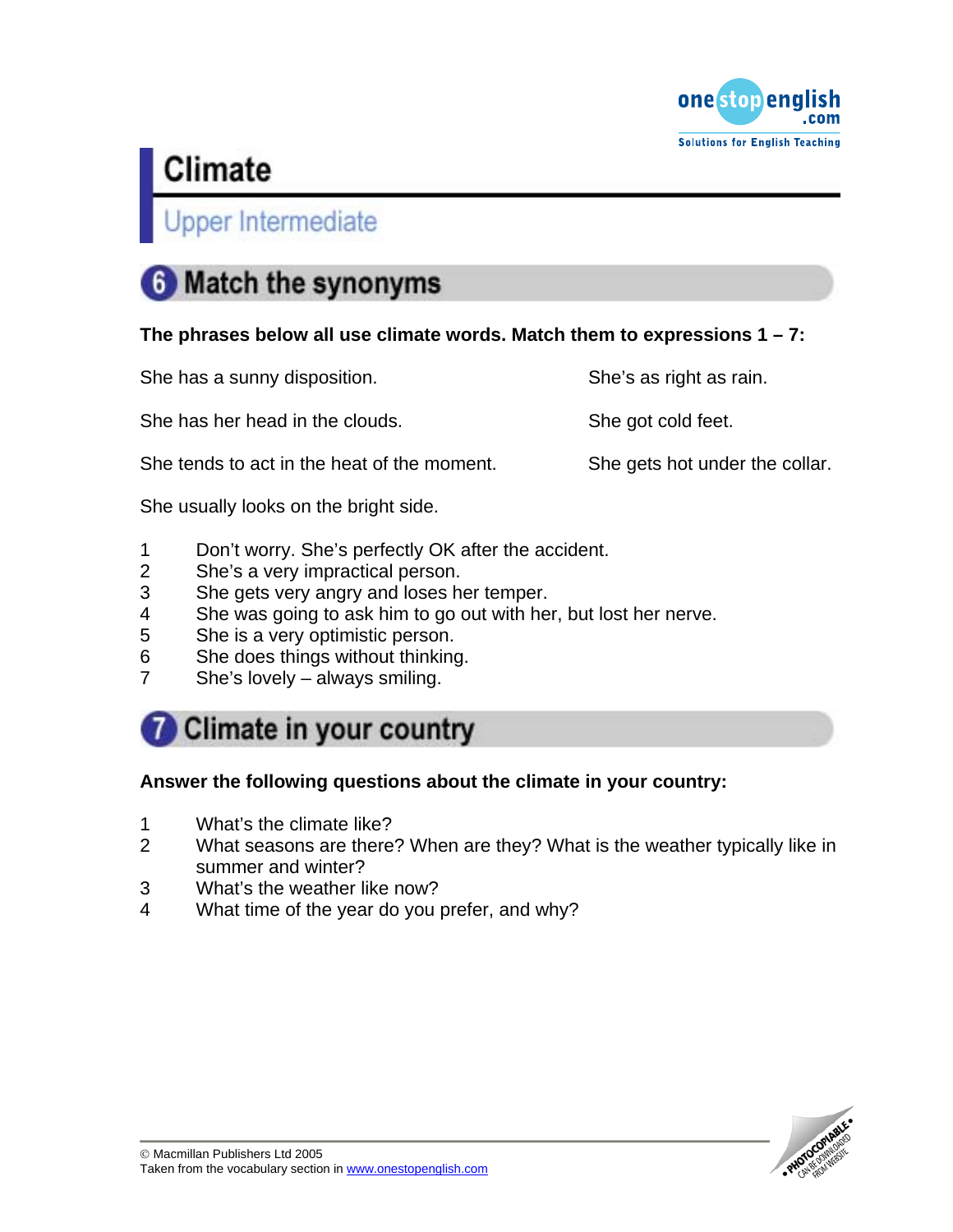

Upper Intermediate

## 8 Weather quiz

Do the weather quiz. You might need a dictionary to help.

If you have access to the **Macmillan English Advanced Learner's Dictionary and CD ROM** you can find all the answers by finding the key word **weather,** and following the various links:

- 1. Which of these words would you probably not use to describe weather conditions: **adverse, appalling, perverse, atrocious**?
- 2. What does **to weather the storm** mean?
- 3. What is a **weatherboard**?
- 4. Where can you go if you are **weather bound**?
- 5. What do they do at a **weather centre**?
- 6. Can you say **severe weather**?
- 7. If something is **weather worn** what's wrong with it?
- 8. What does a **weather vane** do?
- 9. If you are **under the weather**, how do you feel?
- 10. If the party is **weather permitting**, what are the hosts worried about?
- 11. If you have a **weather-beaten** face, what's happened to it?

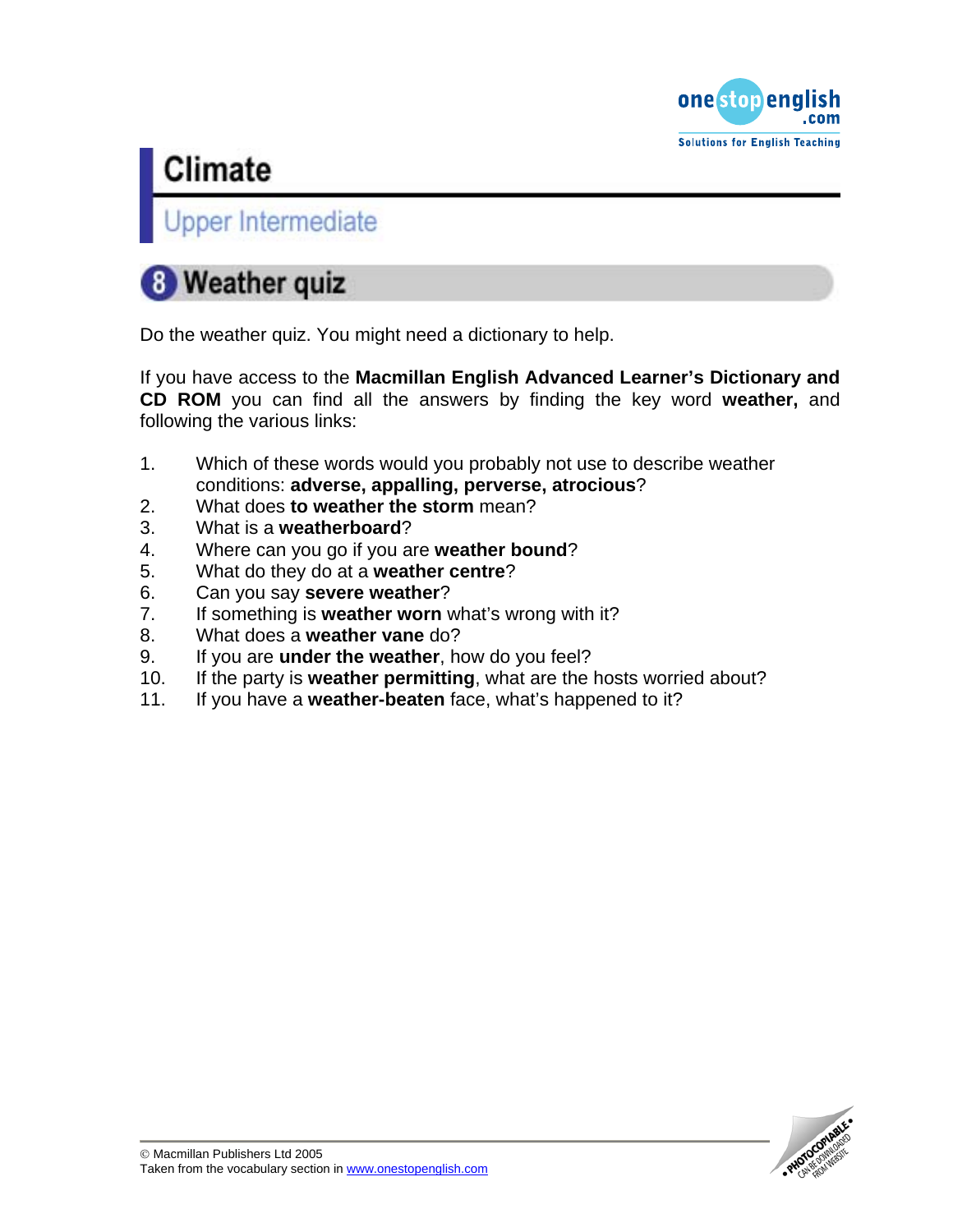

### pper Intermediate

### **Teacher's notes - Climate**

**1 Ask students to match the words to the days they describe.** 

#### **Answers:**

| 1) mild, bright, pleasant                                                                            | 2) frosty, raw, bleak, (maybe bright) |  |  |
|------------------------------------------------------------------------------------------------------|---------------------------------------|--|--|
| 3) overcast, dreary, rainy, dull, (cool and chilly) 4) misty, chilly, foggy, cool, (dreary and dull) |                                       |  |  |

### **2 Ask students in pairs to put the lists of words in order, from the least strong to the strongest.**

#### **Answers:**

|   | a breeze         | a strong wind  | a gale       | a hurricane       |
|---|------------------|----------------|--------------|-------------------|
| 2 | fresh            | chilly         | nippy        | <b>ICV</b>        |
| 3 | it's spitting    | it's drizzling | it's raining | it's pouring down |
| 4 | a breath of wind | a gust of wind | a storm      | a blizzard        |
| 5 | fair             | bright         | brilliant    | glorious          |

#### **3 Ask students in pairs to divide the words and phrases into two groups: very hot and very cold.**

#### **Answers:**

| Very hot:  | baking   | boiling | sweltering | scorching |
|------------|----------|---------|------------|-----------|
| Very cold: | freezing | bitter  | wintry     | ice-cold  |

### **4 Ask students in pairs to decide what the weather is like in each situation.**

#### **Answers:**

- 1 It's cold/freezing/wintry<br>2 It's hot/boiling/humid
- It's hot/boiling/humid
- 3 It's raining/pouring down
- 4 It's very cold/freezing/Arctic conditions
- 6 It's sunny/bright/warm

#### **5 Ask students to read the weather forecasts, and complete the gaps with the words. Answers:**

A Friday will be changeable with a mixture of showers and sunny spells throughout the day, which is typical of our temperate climate at this time of year – not too hot, not too cold, but plenty of rain, I'm afraid…

B Gale-force winds coming in from the Atlantic will bring freezing arctic conditions to many parts of the west over the weekend…

C Tomorrow will be hot, humid and sticky in the morning, with hardly a breath of wind, almost tropical in fact. Cooler, breezier conditions in the afternoon will be followed by violent thunderstorms, rolling in from the sea later in the day…